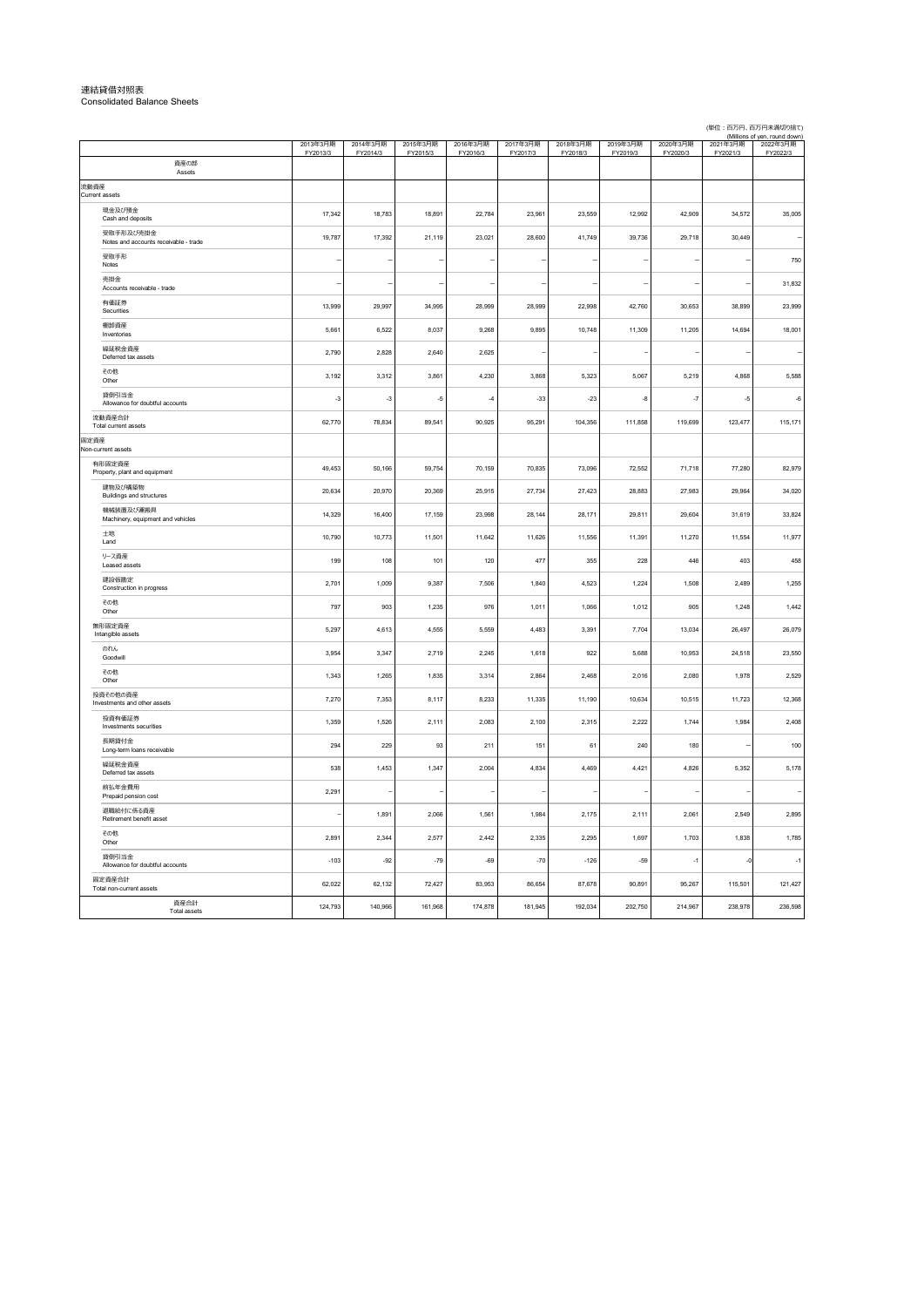### 2013年3⽉期 FY2013/3 2014年3⽉期 FY2014/3 2015年3⽉期 FY2015/3 2016年3⽉期 FY2016/3 2017年3⽉期 FY2017/3 2018年3⽉期 FY2018/3 2019年3⽉期 FY2019/3 2020年3⽉期 FY2020/3 Millions)<br>和日子主?CO2 FY2021/3 (Millions of yen, round down)<br>〒3月期 - 2022年3月期 FY2022/3 支払手形及び買掛金 支払手形及び買掛金 6,671 7,997 9,387 10,350 9,668 8,987 9,889 10,160 11,849 —<br>短期借入金<br>Short-term loans payable Short-term loans payable - - <sup>402</sup> - 1,107 1,129 1,027 871 2,616 1,447 1年内返済予定の⻑期借⼊⾦ Current portion of long-term loans payable --- <sup>52</sup> ---- <sup>298</sup> - リース債務<br>Lease obligations Lease obligations 112 63 52 64 139 119 104 134 100 160 未払金<br>Accounts payable - other Accounts payable - other 3,891 3,739 5,165 6,121 6,595 6,273 5,878 7,301 7,649 8,229 未払法人税等<br>Income taxes payable Income taxes payable 5,031 5,324 5,174 4,604 5,577 5,252 5,478 4,657 5,153 4,242 繰延税⾦負債 one-aov.uv=vent de la terme de la 195 | 126 | 126 | 1 | − | − | − | − − − − − −<br>Deferred tax labilities 賞与引当金<br>Provision for bonuses Provision for bonuses 3,644 3,573 3,775 4,195 4,247 3,863 4,004 4,581 4,916 4,625 役員賞与引当金<br>Provision for bor 991 112 118 119 118 118 1192 217 198 128 139 117 67 119 119 116 <br>株式給付引当金<br>Provision for stocks paymen יא--שהוביש ב-200 831 83 (1956) 50 50 53 50 545 60 50 53 83 84 45<br>Provision for stocks payment - 13 5 50 50 50 50 50 50 50 50 50 65 60 50 60 50 60 60 60 60 60 60 60 60 60 60 60 その他 Other 6,827 7,717 9,988 7,884 9,550 8,867 8,459 8,995 11,484 11,565 26,468 28,673 34,227 33,469 37,076 35,405 34,043 36,633 42,585 42,259 長期借入金<br>Long-term loans payable Long-term loans payable <sup>7</sup> - - <sup>313</sup> ---- 3,166 - リース債務<br>Lease obligations ั∕หละอบัญสย์ons 145 | 145 83 76 93 308 214 111 325 308 315 316<br>Lease obligations 経研殺金負債 Deferred tax liabilities 269 292 373 553 487 651 622 367 793 906 役員退職慰労引当⾦ Provisions for retirement benefits for directors (and other officers) 527 591 573 527 507 491 286 330 358 334 役員株式給付引当⾦ Provision for management board incentive plan trust - - 132 121 111 90 92 172 265 323 退職給付引当⾦ Provision for retirement benefits 3,973 --------- ー<br>退職給付に係る負債<br>Retirement benefit liability A≊hanastrius.⊮vo-voime (1.000 1.000 1.000 1.000 1.000 1.000 1.000 1.000 7,669 7,674 6,531 6,908 7,846 8,049 8,049<br>Retirement benefit liability 資産除去債務 ≁∞acor⊶-2-ex*io*<br>Asset retirement obligations 631 631 631 639 637 645 654 659 522 527 749 749 745 その他 لماري 178 1941 195 142 195 70 1941 195 196 1972 1981 1991 1992 142<br>المراجع المستحدث المستحدث المستحدث المستحدث المستحدث المستحدث المستحدث المستحدث المستحدث المستحدث المستحدث الم 5,639 7,827 8,940 9,939 9,812 9,961 8,216 8,701 13,652 10,881 32,107 36,500 43,168 43,408 46,889 45,366 42,260 45,334 56,238 53,140 資本金<br>Capital stock Capital stock 11,586 11,946 11,975 12,008 12,020 12,033 12,044 12,046 12,046 12,046 資本剰余金<br>Capital surplus Acr∾assional Surplus 11,154 11,514 11,543 11,542 4,781 4,775 4,775 4,779 4,777 3,232<br>Capital pupus 利益剰余金<br>Retained earnings \*יים המבאה ב-195,655 (1910,284 11,259 14,259 84,295 98,013 111,936 123,647 137,453 148,565 159,551 170,284<br>Retained earnings 自己株式<br>Treasury shares –i.-n.--v. - - - -262 -699 -609 -539 -1,073 -981 -983 -1,045 -1,045 -12,959 -1,045 -12,959<br>Treasury shares 86,956 97,458 107,774 120,985 128,198 139,383 153,303 164,457 175,329 172,604 ー<br>その他有価証券評価差額金<br>Valuation difference on ava Valuation difference on available-for-sales securities 98 210 617 608 604 680 467 129 300 436 為替換算調整勘定 -<br>| 5019 57 582 562 562 502 500 973 2,377 904 492 57 278 278 -833 562 3,232<br>|Foreign currency translation adjustment 退職給付に係る調整累計額<br>Remeasurements of defined benefit plans Assensiun⊯s and announce and the content of the content of the content of the content of the content of the co<br>Remeasurements of defined benefit plans - -1,185 -1,116 -1,116 -1,585 -1,173 -745 -119 -511 -822 - -893 598 -82 -1,877 -72 -77 -7 -72 -1,215 -1,215 -827 -1,215 -1,215 50 34 25 15 11 7 3 - - -5,079 7,055 9,122 10,541 6,924 7,284 6,555 6,390 7,371 8,078 92,685 104,466 118,800 131,469 135,056 146,667 160,490 169,632 182,740 183,458 124,793 140,966 161,968 174,878 181,945 192,034 202,750 214,967 238,978 236,598 新株予約権 Share acquisition rights ⾮⽀配株主持分 nosse<br>olling interests 負債純資産合計 Total liabilities and net assets 負債合計 Total liabilities 純資産の部 Net assets 株主資本 Shareholders' equity 株主資本合計 Total shareholders' equity その他の包括利益累計額 Accumulated other comprehensive income その他の包括利益累計額合計 Total accumulated other comprehensive income 負債の部 Liabilities 流動負債 Current liabilities 流動負債合計 Total current liabilities 固定負債 l<br>Iont-liabilities 固定負債合計 Total non-current liabilities 純資産合計 Total net assets

(単位:百万円、百万円未満切り捨て)

### 連結貸借対照表 Consolidated Balance Sheets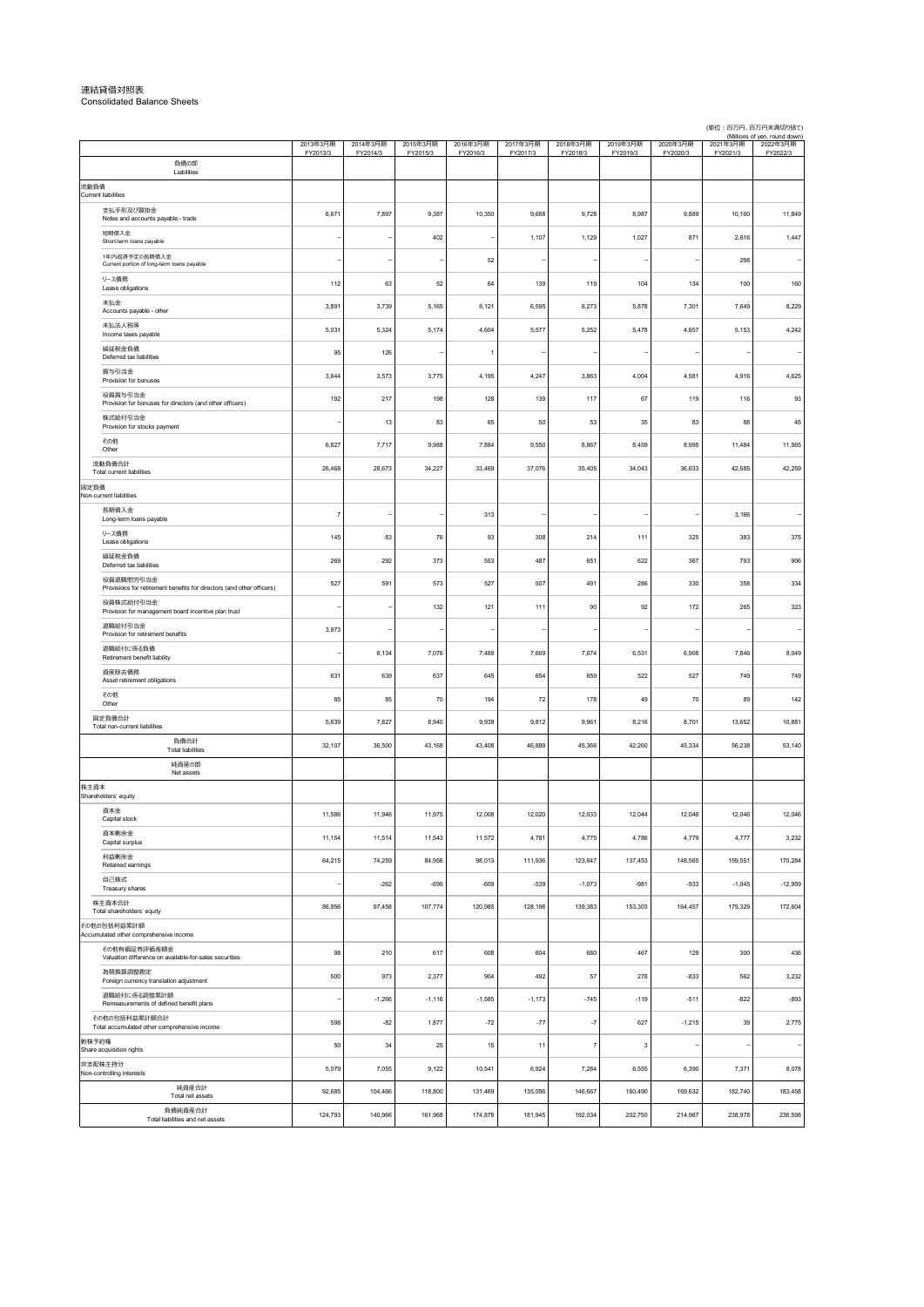連結損益計算書 Consolidated Statements of Income

(単位︓百万円、百万円未満切り捨て)

|                                                                                                 | 2013年3月期<br>FY2013/3 | 2014年3月期<br>FY2014/3 | 2015年3月期<br>FY2015/3 | 2016年3月期<br>FY2016/3 | 2017年3月期<br>FY2017/3 | 2018年3月期<br>FY2018/3 | 2019年3月期<br>FY2019/3 | 2020年3月期<br>FY2020/3 | 2021年3月期<br>FY2021/3 | (Millions of yen, round down)<br>2022年3月期<br>FY2022/3 |
|-------------------------------------------------------------------------------------------------|----------------------|----------------------|----------------------|----------------------|----------------------|----------------------|----------------------|----------------------|----------------------|-------------------------------------------------------|
| 売上高<br>Net sales                                                                                | 179,411              | 199,941              | 222,150              | 246,129              | 252,420              | 251,575              | 248,655              | 255,938              | 266,745              | 245,419                                               |
| 売上原価<br>Cost of sales                                                                           | 100,889              | 112,731              | 124,588              | 139,095              | 140,847              | 142,671              | 137,534              | 140,852              | 148,935              | 161,465                                               |
| 売上総利益<br>Gross profit                                                                           | 78,522               | 87,209               | 97,561               | 107,033              | 111,573              | 108,904              | 111,120              | 115,086              | 117,810              | 83,954                                                |
| 販売費及び一般管理費<br>Selling, general and administrative expenses                                      | 62,731               | 67,492               | 73,378               | 78,908               | 82,732               | 82,075               | 84,156               | 87,422               | 90,746               | 58,818                                                |
| 営業利益<br>Operating profit                                                                        | 15,790               | 19,717               | 24,183               | 28,125               | 28,84                | 26,828               | 26,964               | 27,664               | 27,064               | 25,135                                                |
| 営業外収益<br>Non-operating income                                                                   |                      |                      |                      |                      |                      |                      |                      |                      |                      |                                                       |
| 受取利息<br>Interest income                                                                         | 36                   | 70                   | 266                  | 167                  | 81                   | 84                   | 117                  | 112                  | 89                   | 84                                                    |
| 受取配当金<br>Dividend income                                                                        | 58                   | 26                   | 35                   | 35                   | 38                   | 42                   | 44                   | 42                   | 42                   | 39                                                    |
| 持分法による投資利益<br>Share of profit of entities accounted for using equity method                     |                      |                      |                      |                      |                      |                      |                      | 11                   | 39                   | 19                                                    |
| 為替差益<br>Foreign exchange gains                                                                  | 1,115                | 772                  | 1,318                |                      |                      |                      | 406                  |                      | 452                  | 1,712                                                 |
| その他<br>Other                                                                                    | 359                  | 282                  | 319                  | 373                  | 416                  | 301                  | 281                  | 434                  | 305                  | 242                                                   |
| 営業外収益合計<br>Total non-operating income                                                           | 1,569                | 1,151                | 1,939                | 576                  | 536                  | 428                  | 852                  | 600                  | 928                  | 2,098                                                 |
| 営業外費用<br>Non-operating expenses                                                                 |                      |                      |                      |                      |                      |                      |                      |                      |                      |                                                       |
| 支払利息<br>Interest expenses                                                                       | $\overline{2}$       |                      |                      | 9                    | 36                   | 78                   | 71                   | 90                   | 100                  | 99                                                    |
| 持分法による投資損失<br>Share of loss of entities accounted for using equity method                       |                      |                      |                      |                      |                      |                      | 10                   |                      | 143                  |                                                       |
| 為替差損                                                                                            |                      |                      |                      | 638                  | 260                  | 562                  |                      | 445                  |                      |                                                       |
| Foreign exchange losses<br>その他                                                                  | 230                  | 80                   | 501                  | 1,508                | 454                  | 437                  | 302                  | 336                  | 226                  | 195                                                   |
| Other<br>営業外費用合計                                                                                | 232                  | 86                   | 507                  | 2,156                | 75 <sup>′</sup>      | 1,078                | 384                  | 873                  | 470                  | 295                                                   |
| Total non-operating expenses<br>経常利益                                                            | 17,127               | 20,782               | 25,615               | 26,545               | 28,625               | 26,179               | 27,432               | 27,39                | 27,522               | 26,938                                                |
| Ordinary profit<br>特別利益                                                                         |                      |                      |                      |                      |                      |                      |                      |                      |                      |                                                       |
| Extraordinary income<br>固定資産売却益                                                                 | 114                  | 50                   |                      | 6                    | 11                   |                      | 36                   |                      | 14                   | 6                                                     |
| Gain on sales of non-current assets<br>関係会社株式売却益                                                |                      |                      |                      |                      |                      |                      | 2,378                |                      |                      |                                                       |
| Gain on sales of shares of subsidiaries and associates<br>投資有価証券売却益                             | 5                    | 375                  | 10                   | 370                  |                      |                      | 52                   |                      | 62                   | 69                                                    |
| Gain on sales of investment securities<br>その他                                                   |                      |                      |                      | 176                  | 267                  | 186                  | 586                  | 418                  | 554                  | 467                                                   |
| Other<br>特別利益合計                                                                                 |                      |                      |                      |                      |                      |                      |                      |                      |                      |                                                       |
| Total extraordinary income<br>特別損失                                                              | 119                  | 426                  | 18                   | 554                  | 279                  | 193                  | 3,053                | 429                  | 631                  | 542                                                   |
| Extraordinary losses<br>固定資産売却損                                                                 |                      |                      |                      |                      |                      |                      |                      |                      |                      |                                                       |
| Loss on sales of non-current assets<br>固定資産除却損                                                  | 49                   | 11                   | 229                  | 3                    |                      | 2                    | 16                   | 50                   | 57                   | 23                                                    |
| Loss on retirement of non-current assets                                                        | 191                  | 138                  | 300                  | 227                  | 516                  | 160                  | 263                  | $22^{\circ}$         | 559                  | 407                                                   |
| 減損損失<br>Impairment loss                                                                         | 313                  | 185                  | 836                  | 594                  | 584                  | 97                   | 839                  | 1,639                |                      |                                                       |
| 関係会社株式売却損<br>Loss on sales of shares of subsidiaries and associates                             |                      |                      |                      |                      |                      |                      | 24                   |                      |                      |                                                       |
| その他<br>Other                                                                                    | 713                  | 337                  | 49                   | 150                  | 99                   | 13                   | 871                  | 165                  | 1,155                | 302                                                   |
| 特別損失合計<br>Total extraordinary losses                                                            | 1,267                | 672                  | 1,416                | 976                  | 1,204                | 273                  | 2,016                | 2,077                | 1,771                | 733                                                   |
| 税金等調整前当期純利益<br>Profit before income taxes                                                       | 15,979               | 20,536               | 24,217               | 26,123               | 27,700               | 26,099               | 28,469               | 25,743               | 26,381               | 26,748                                                |
| 法人税、住民税及び事業税<br>Income taxes - current                                                          | 7,258                | 8,501                | 9,190                | 8,359                | 9,161                | 8,756                | 9,481                | 8,925                | 8,248                | 8,024                                                 |
| 法人税等調整額<br>Income taxes - deferred                                                              | $-943$               | $-270$               | 121                  | $-267$               | $-406$               | 270                  | $-387$               | $-394$               | 67                   | 445                                                   |
| 当期純利益<br>Profit                                                                                 | 9,664                | 12,304               | 14,906               | 18,031               | 18,946               | 17,072               | 19,375               | 17,212               | 18,065               | 18,277                                                |
| 非支配株主に帰属する当期純利益又は非支配株主に帰属する当期純損失 (-)<br>Profit (loss) attributable to non-controlling interests | 224                  | 218                  | 791                  | 1,232                | 341                  | $-258$               | $-53$                | $-327$               | 383                  | 224                                                   |
| 親会社株主に帰属する当期純利益<br>Profit attributable to owners of parent                                      | 9,440                | 12,086               | 14,114               | 16,799               | 18,605               | 17,330               | 19,429               | 17,539               | 17,682               | 18,053                                                |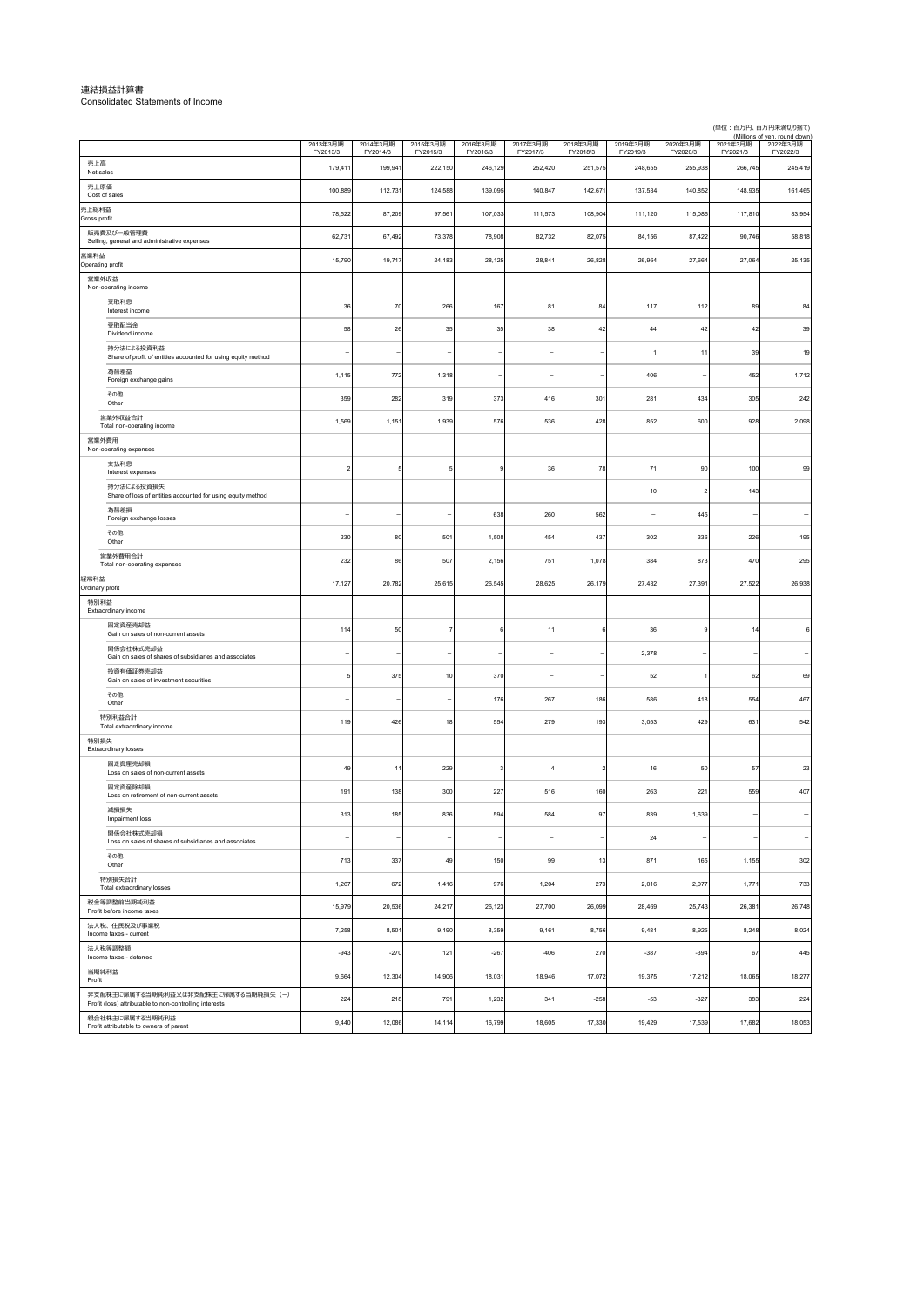### 連結キャッシュ・フロー計算書 Consolidated Statements of Cash Flows

கையைவைப்பட்டு<br>et cash provided by (used in) operating activities

2013年3⽉期 FY2013/3 2014年3⽉期 FY2014/3 2015年3⽉期 FY2015/3 2016年3⽉期 FY2016/3 2017年3⽉期 FY2017/3 2018年3⽉期 FY2018/3 2019年3⽉期 FY2019/3 2020年3⽉期 FY2020/3 2021年3⽉期 FY2021/3 (Millions of yen, round down)<br>E3月期 2022年3月期 FY2022/3 -<br>税金等調整前当期純利益<br>Profit before income taxe v‱nt-profit mand-profit before income taxes 15,979 20,536 24,217 26,123 27,700 26,099 28,469 25,743 26,381 26,748<br>Profit before income taxes 減価償却費 Depreciation 6,318 5,960 6,232 7,570 7,297 7,845 8,023 8,449 9,051 9,189 減損損失 Impairment loss 313 185 836 594 584 97 839 1,639 - - のれん償却額<br>Amortization of goodwill ontuveuvena 1,753 (1,819 620 637 647 693 619 600 758 714 1,753 1,819<br>Amortization of goodwill 貸倒引当金の増減額(→は減少)<br>Increase (decrease) in allowance for doubtful accounts 11 11 -10 -11 -10 -10 29 -15 -14 -57 -13 -13 -1 賞与引当⾦の増減額(ーは減少) Increase (decrease) in provision for bonuses 351 -73 193 423 51 -384 285 578 315 -298 役員賞与引当金の増減額 (ーは減少)<br>Increase (decrease) in provision for directors' bonuses Increase (decrease) in provision for directors' bonuses -18 25 -18 -70 11 -21 -32 56 -9 -26 株式給付引当金の増減額(ーは減少)<br>Increase (decrease) in provision for stocks payment - 13 - 13 89 61 - 44 48 33 88 83 44<br>役員株式給付引当金増減額(ーは減少) Increase (decrease) in provision for management board incentive plan trust - 132 - 132 - 1 - 1 - 1 - 87 92 58 退職給付引当金の増減(ーは減少)<br>Increase (decrease) in provision for retirement benefits менистольщи∾имом своимом своимом своим постоянность на меньше в детей в детей в детей в детей в детей в детей в<br>Постемве (decrease) in provision for retirement benefits and a state of the state of the state of the state 退職給付に係る負債の増減額(一は減少)<br>Increase (decrease) in net defined benefit liability - 517 - 517 331 380 319 319 396 49 -111 30 -27 前払年金費用の増減額(ーは増加)<br>Decrease (increase) in prepaid pen Decrease (increase) in prepaid pension costs <sup>129</sup> --------- 退職給付に係る資産の増減額(--は増加)<br>Decrease (increase) in net defined benefit asset - 65 -18 -96 40 35 5 2 -52 -229<br>役員退職慰労引当金の増減額(--は減少)<br>benefits - 6 -146 - 19 -16 - 146 - 15 - 146 - 146 - 146 - 146 - 146 27 - 23<br>benefits 29 64 -18 -46 -19 -16 -146 -146 -131 -23 受取利息及び受取配当⾦ Interest and dividend income -95 -96 -301 -202 -120 -127 -162 -154 -131 -123 支払利息 Interest expenses 2 5 5 9 36 78 71 90 100 99 為替差損益(ーは益) Foreign exchange losses (gains) -1,153 -254 -842 982 268 382 -223 319 -26 -2,013 <del>事業整理益</del> Gain on liquidation of business ------ -477 --- 関係会社清算損益 (-は益)<br>Gain on liquidation of business Gain on liquidation of business -------- -174 - 助成⾦受⼊益 *subsidia* von de la component de la component de la component de la component de la component de la component de<br>Subsidiy income <sub>55555</sub> moons<br>持分法による投資損益(−は益) Share of loss (profit) of entities accounted for using equity method ------ 8 -9 104 -19 投資有価証券売却損益(ーは益) = 00<br>Loss (gain) on sales of investment securities - -4 -375 - -10 - -395 - - - - - - - - -2,405 - -1 - - -61 - -60 投資有価証券評価損益(ーは益) xx=vr>manas.zyzman.xxman.vxt v=xman.vxt v=xman.vxt v=xman.vxt v=xman.vxt v=xman.vxt v=xman.vxt v=xman.vxt v=xm<br>Loss (gain) on valuation of investment securities 18 14 1 1 2 | 14 1 29 1 29 1 29 1 29 1 29 1 29 1 2 固定資産売却損益(ーは益) Loss (gain) on sales of non-current assets -65 -39 222 -2 -7 -4 -20 41 43 17 固定資産除却損<br>Loss on retirement of non-current assets ատ<sub>ես</sub>տեղանաբան որոշոր է 191 138 300 227 516 160 263 221 516 201 228 231 559 407<br>Loss on retirement of non-current assets 1911 139 138 300 227 516 160 263 221 516 221 災害損失<br>Loss on disaster Loss on disaster -57 --------- 売上債権の増減額 (ーは増加)<br>Decrease (increase) in notes a R#@21≌3435. (=U#301)<br>ase(ncrease)in notes and accounts receivable - trade - 1,221 - 1,221 - 2,506 - 2,193 - 2,549 - 13,256 - 914 - 10,092 - 176 -1,221 棚卸資産の増減額(ーは増加) Decrease (increase) in inventories -629 -775 -1,300 -1,432 -642 -938 -504 194 -2,026 -2,780 仕入儀務の増減額(一は減少) - 100<br>Increase (decrease) in notes and accounts payable - trade - 1,566 - 1,134 - 1,304 - 1,058 - 734 - 117 - 528 907 - 253 - 1,002 未収⼊⾦の増減額(ーは減少) 未収金の増減額(cは減少) - other - other - other - other - other - other - other - other - o<br>Increase (decrease) in accounts receivable - other - - - 195 - - 195 - - 196 - 140 - -167 - - 17 - - 290 - -111 - 53 - 54 -<br>未払金の増減額 (ーは減少) Increase (decrease) in accounts payable - other 494 -54 490 365 1,957 3 177 682 566 -114 未払消費税等の増減額(ーは減少) 未出海黄陈莎①能議(一は減少)<br>Increase (decrease) in accrued consumption taxes 174 1 -24 1,584 -1,617 1,133 -127 -127 -402 -268 -114 1 その他<br>Other net Other, net 1,367 1,491 350 -805 916 -1,144 1,779 614 1,899 -1,282 23,344 31,763 31,274 31,297 34,389 18,813 36,760 49,592 38,555 31,248 129 82 294 186 127 131 149 154 131 131 120 2 -14 -1| -6| -34| -73| -71| -88| -108| -106 -6,148| -8,352| -9,301| -8,936| -8,523| -9,512| -9,218| -9,209| -8,128| -8,934 営業活動によるキャッシュ・フロー Cash flows from operating activities 小計<br>Subtotal 利息及び配当⾦の受取額 Interest and dividend income received ——<br>利息の支払額 es naid 法人税等の支払額<br>Income taxes paid 営業活動によるキャッシュ・フロー (単位:百万円、百万円未満切り捨て)

17,328 23,478 22,266 22,541 25,958 9,358 27,620 40,449 30,450 22,327